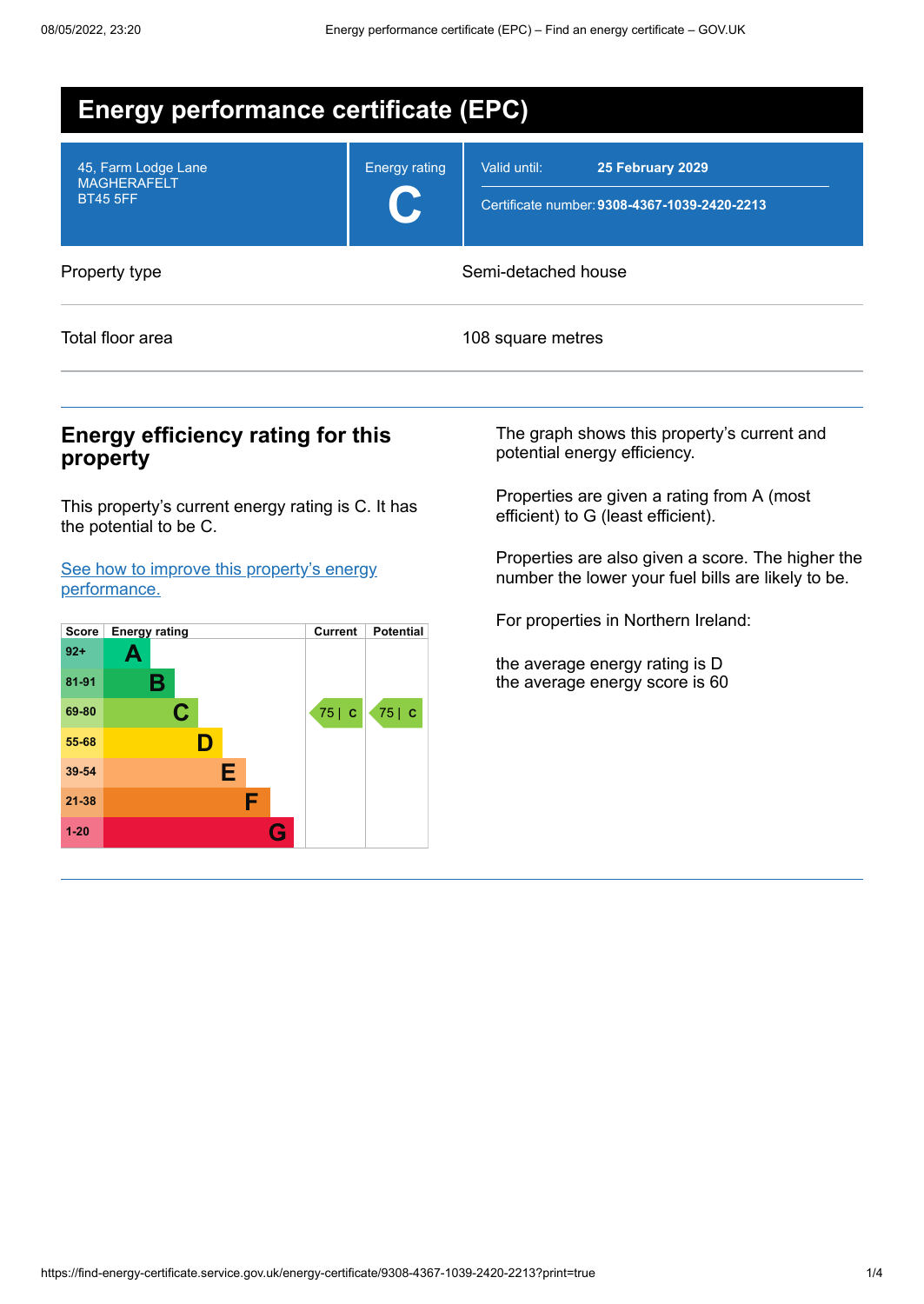# **Breakdown of property's energy performance**

This section shows the energy performance for features of this property. The assessment does not consider the condition of a feature and how well it is working.

Each feature is assessed as one of the following:

- very good (most efficient)
- good
- average
- poor
- very poor (least efficient)

When the description says "assumed", it means that the feature could not be inspected and an assumption has been made based on the property's age and type.

| <b>Feature</b>       | <b>Description</b>                                                       | Rating    |
|----------------------|--------------------------------------------------------------------------|-----------|
| Walls                | Average thermal transmittance 0.29 W/m <sup>2</sup> K                    | Very good |
| Roof                 | Average thermal transmittance 0.11 W/m <sup>2</sup> K                    | Very good |
| Floor                | Average thermal transmittance 0.14 W/m <sup>2</sup> K                    | Very good |
| Windows              | High performance glazing                                                 | Very good |
| Main heating         | Boiler and radiators, LPG                                                | Average   |
| Main heating control | Time and temperature zone control                                        | Very good |
| Hot water            | From main system                                                         | Poor      |
| Lighting             | Low energy lighting in all fixed outlets                                 | Very good |
| Air tightness        | Air permeability 5.2 m <sup>3</sup> /h.m <sup>2</sup> (assessed average) | Good      |
| Secondary heating    | Room heaters, wood logs                                                  | N/A       |

### **Low and zero carbon energy sources**

Low and zero carbon energy sources release very little or no CO2. Installing these sources may help reduce energy bills as well as cutting carbon emissions. The following low or zero carbon energy sources are installed in this property:

• Biomass secondary heating

### **Primary energy use**

The primary energy use for this property per year is 94 kilowatt hours per square metre (kWh/m2).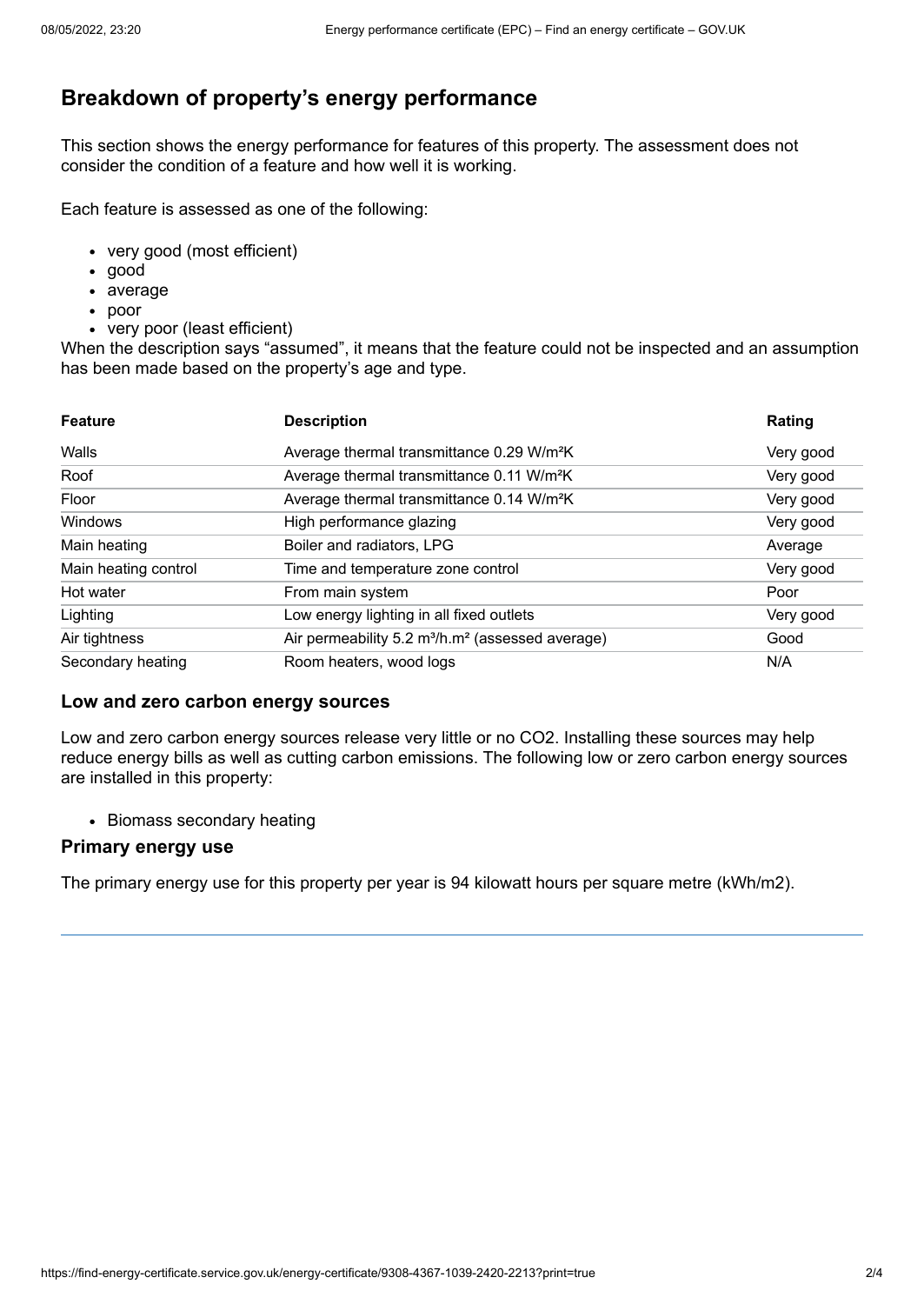| <b>Environmental impact of this</b><br>property                                                        |                 | This property produces                                                                                                                        | 2.1 tonnes of CO2 |
|--------------------------------------------------------------------------------------------------------|-----------------|-----------------------------------------------------------------------------------------------------------------------------------------------|-------------------|
| This property's current environmental impact<br>rating is B. It has the potential to be B.             |                 | This property's potential<br>production                                                                                                       | 2.1 tonnes of CO2 |
| Properties are rated in a scale from A to G<br>based on how much carbon dioxide (CO2) they<br>produce. |                 | By making the recommended changes, you<br>could reduce this property's CO2 emissions by<br>0.0 tonnes per year. This will help to protect the |                   |
| Properties with an A rating produce less CO2                                                           |                 | environment.                                                                                                                                  |                   |
| than G rated properties.                                                                               |                 | Environmental impact ratings are based on<br>assumptions about average occupancy and                                                          |                   |
| An average household<br>produces                                                                       | 6 tonnes of CO2 | energy use. They may not reflect how energy is<br>consumed by the people living at the property.                                              |                   |
|                                                                                                        |                 |                                                                                                                                               |                   |

# <span id="page-2-0"></span>**Improve this property's energy performance**

By following our step by step recommendations you could reduce this property's energy use and potentially save money.

Carrying out these changes in order will improve the property's energy rating and score from C (75) to C (75).

| Step                         | <b>Typical installation cost</b> | <b>Typical yearly saving</b> |
|------------------------------|----------------------------------|------------------------------|
| 1. Solar water heating       | £4.000 - £6.000                  | £57                          |
| 2. Solar photovoltaic panels | £9,000 - £14,000                 | £291                         |

### **Paying for energy improvements**

Find energy grants and ways to save energy in your home. [\(https://www.gov.uk/improve-energy-efficiency\)](https://www.gov.uk/improve-energy-efficiency)